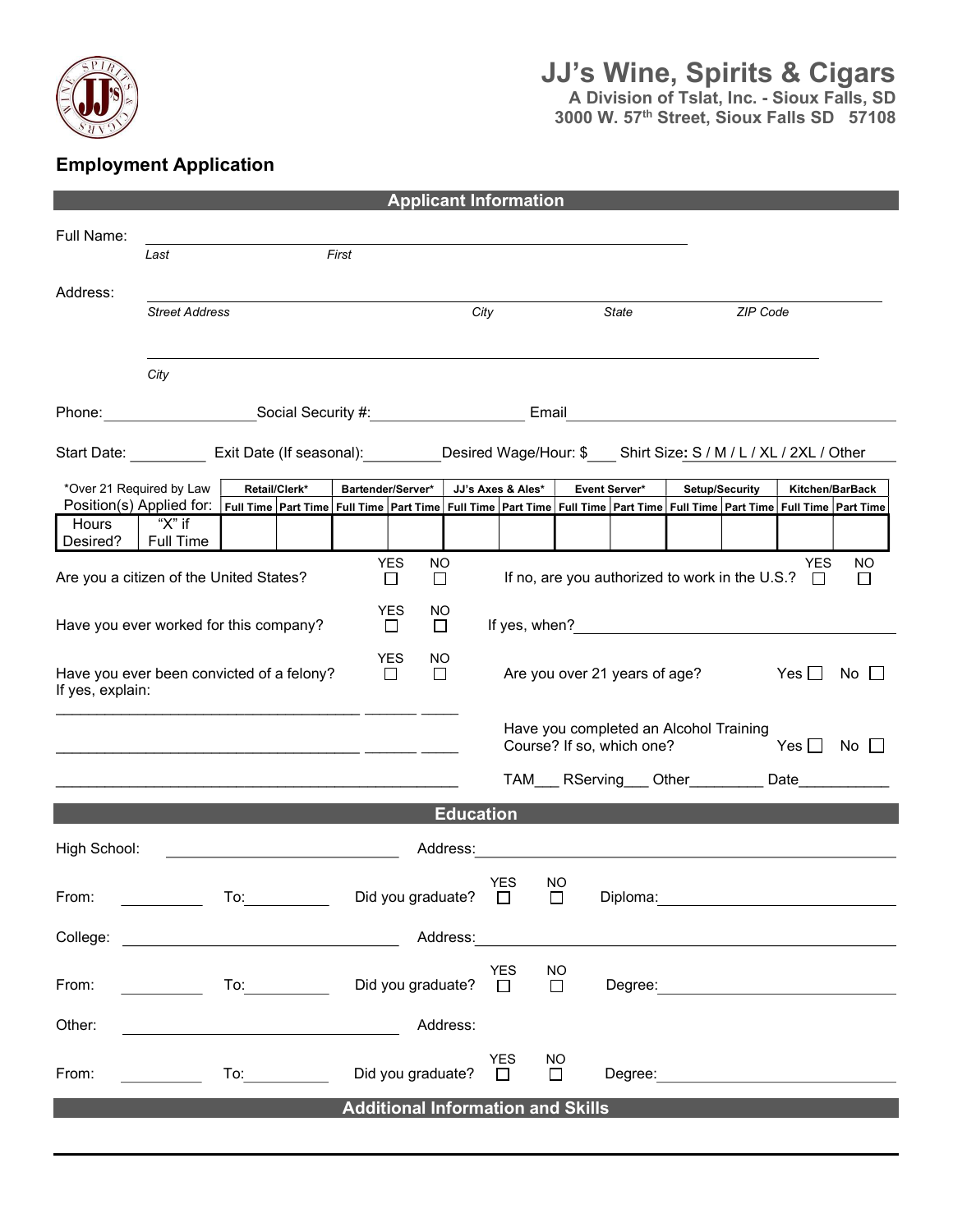#### References

|                   | Please list three professional references.                                                                                                                                                                                    |                                                                                                                                                                                                                                |                |                                                                                                                  |  |
|-------------------|-------------------------------------------------------------------------------------------------------------------------------------------------------------------------------------------------------------------------------|--------------------------------------------------------------------------------------------------------------------------------------------------------------------------------------------------------------------------------|----------------|------------------------------------------------------------------------------------------------------------------|--|
| Full Name:        | <u> 1989 - Johann Stoff, amerikansk politiker (d. 1989)</u>                                                                                                                                                                   |                                                                                                                                                                                                                                |                | Relationship: 2000                                                                                               |  |
| Company:          | and the control of the control of the control of the control of the control of the control of the control of the                                                                                                              |                                                                                                                                                                                                                                |                | Phone: _________________________                                                                                 |  |
| Address:          |                                                                                                                                                                                                                               |                                                                                                                                                                                                                                |                |                                                                                                                  |  |
| Full Name:        | the control of the control of the control of the control of the control of the control of the control of the control of the control of the control of the control of the control of the control of the control of the control |                                                                                                                                                                                                                                |                | Relationship:________________________                                                                            |  |
| Company:          |                                                                                                                                                                                                                               |                                                                                                                                                                                                                                |                |                                                                                                                  |  |
| Address:          |                                                                                                                                                                                                                               |                                                                                                                                                                                                                                |                |                                                                                                                  |  |
| Full Name:        | <u> 1989 - Andrea Santa Andrea Andrea Andrea Andrea Andrea Andrea Andrea Andrea Andrea Andrea Andrea Andrea Andr</u>                                                                                                          |                                                                                                                                                                                                                                |                | Relationship:_______________________                                                                             |  |
| Company:          |                                                                                                                                                                                                                               |                                                                                                                                                                                                                                |                | Phone: _____________________                                                                                     |  |
| Address:          |                                                                                                                                                                                                                               |                                                                                                                                                                                                                                |                |                                                                                                                  |  |
|                   |                                                                                                                                                                                                                               | <b>Previous Employment</b>                                                                                                                                                                                                     |                |                                                                                                                  |  |
| Company:          | the control of the control of the control of the control of the control of the control of the control of the control of the control of the control of the control of the control of the control of the control of the control |                                                                                                                                                                                                                                |                |                                                                                                                  |  |
| Address:          | and the control of the control of the control of the control of the control of the control of the control of the                                                                                                              |                                                                                                                                                                                                                                |                | Supervisor:__________________________                                                                            |  |
| Job Title:        |                                                                                                                                                                                                                               | Starting Salary:\$                                                                                                                                                                                                             |                |                                                                                                                  |  |
| Responsibilities: | <u> 1980 - Jan Stein Stein Stein Stein Stein Stein Stein Stein Stein Stein Stein Stein Stein Stein Stein Stein S</u>                                                                                                          |                                                                                                                                                                                                                                |                |                                                                                                                  |  |
| From:             | To:_______________________                                                                                                                                                                                                    | Reason for Leaving: Network of Contract Contract Contract Contract Contract Contract Contract Contract Contract Contract Contract Contract Contract Contract Contract Contract Contract Contract Contract Contract Contract Co |                |                                                                                                                  |  |
|                   | May we contact your previous supervisor for a reference?                                                                                                                                                                      | <b>YES</b><br>П                                                                                                                                                                                                                | NO<br>П        |                                                                                                                  |  |
|                   |                                                                                                                                                                                                                               |                                                                                                                                                                                                                                |                |                                                                                                                  |  |
| Company:          | <u> 1989 - Johann Stoff, amerikansk politiker (d. 1989)</u>                                                                                                                                                                   |                                                                                                                                                                                                                                |                |                                                                                                                  |  |
| Address:          |                                                                                                                                                                                                                               |                                                                                                                                                                                                                                |                | Supervisor: Victor Control of Control Control Control Control Control Control Control Control Control Control Co |  |
| Job Title:        | Starting Salary:\$<br><u> 1989 - Johann Barn, mars ann an t-Amhain Aonaich an t-Aonaich an t-Aonaich ann an t-Aonaich ann an t-Aonaich</u>                                                                                    | Ending Salary: \$                                                                                                                                                                                                              |                |                                                                                                                  |  |
| Responsibilities: | <u> 1989 - Johann Stoff, deutscher Stoffen und der Stoffen und der Stoffen und der Stoffen und der Stoffen und der</u>                                                                                                        |                                                                                                                                                                                                                                |                |                                                                                                                  |  |
| From:             |                                                                                                                                                                                                                               |                                                                                                                                                                                                                                |                |                                                                                                                  |  |
|                   | May we contact your previous supervisor for a reference?                                                                                                                                                                      | <b>YES</b><br>$\perp$                                                                                                                                                                                                          | <b>NO</b><br>П |                                                                                                                  |  |
|                   |                                                                                                                                                                                                                               |                                                                                                                                                                                                                                |                |                                                                                                                  |  |

#### **Disclaimer and Signature**

I certify that my answers are true and complete to the best of my knowledge.

I understand that false or misleading information in my application or interview may result in immediate termination.

Signature: Date: Date: Date: Date: Date: Date: Date: Date: Date: Date: Date: Date: Date: Date: Date: Date: Date: Date: Date: Date: Date: Date: Date: Date: Date: Date: Date: Date: Date: Date: Date: Date: Date: Date: Date: D